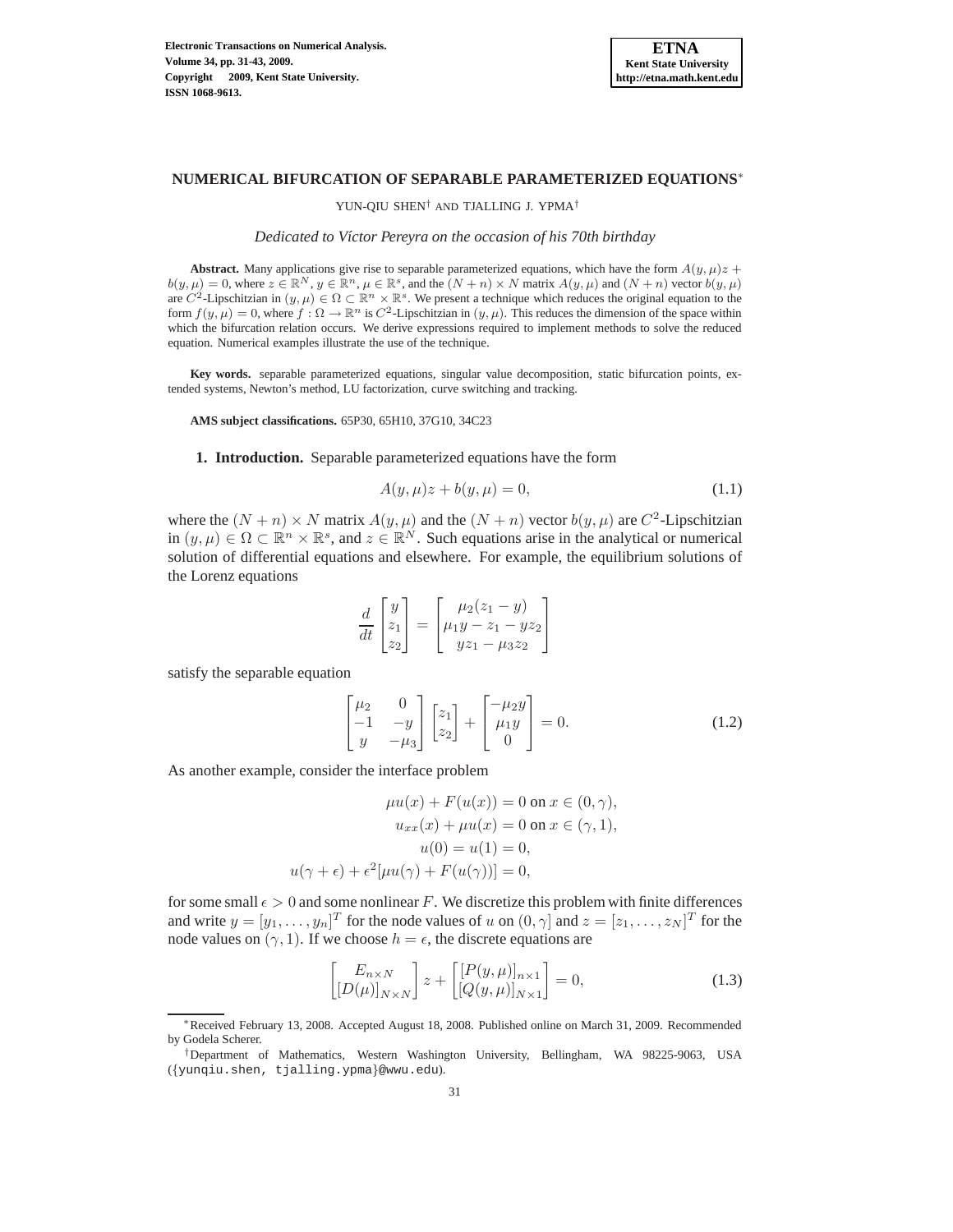where

$$
E = \begin{bmatrix} 0 & 0 & \cdots & 0 \\ \vdots & \vdots & & \vdots \\ 0 & 0 & \cdots & 0 \\ 1 & 0 & \cdots & 0 \end{bmatrix}, \quad D(\mu) = \begin{bmatrix} -2 + h^2 \mu & 1 & & & \\ & 1 & -2 + h^2 \mu & \ddots & & \\ & & \ddots & \ddots & 1 & \\ & & & 1 & -2 + h^2 \mu \end{bmatrix},
$$

$$
P(y, \mu) = \begin{bmatrix} h^2 \mu y_1 + h^2 F(y_1) \\ h^2 \mu y_2 + h^2 F(y_2) \\ \vdots \\ h^2 \mu y_n + h^2 F(y_n) \end{bmatrix}, \quad Q(y, \mu) = \begin{bmatrix} y_n \\ 0 \\ \vdots \\ 0 \end{bmatrix}.
$$

Numerous applications that give rise to equations of the form  $(1.1)$ , as well as a number of approaches to solving such problems, may be found in the review article [\[14\]](#page-12-0).

This paper will focus on the most common situation, in which there is only one parameter  $\mu$ , that is  $s = 1$ . When  $s > 1$ , there is generally one parameter that is of primary interest (for example,  $\mu_1$  in [\(1.2\)](#page-0-1)) and we can treat this parameter as the only parameter.

We have previously presented techniques for solving

<span id="page-1-0"></span>
$$
A(y)z + b(y) = 0\tag{1.4}
$$

by reducing the equation to a nonlinear system involving only the variable  $y$  [\[29,](#page-12-1) [37\]](#page-12-2). Alternatively, the standard projection method VARPRO [\[12,](#page-12-3) [13,](#page-12-4) [14\]](#page-12-0) replaces [\(1.4\)](#page-1-0) by the problem  $\min_{y,z} ||A(y)z + b(y)||_2$ , which is equivalent to solving

<span id="page-1-1"></span>
$$
\min_{y} \left\| \left(I - A(y)A^{+}(y)\right)b(y)\right\|_{2}.
$$
\n(1.5)

Iterative techniques for solving [\(1.5\)](#page-1-1) usually require one SVD or QR factorization at each step  $[11, 13, 14, 21]$  $[11, 13, 14, 21]$  $[11, 13, 14, 21]$  $[11, 13, 14, 21]$  $[11, 13, 14, 21]$  $[11, 13, 14, 21]$ , whereas the method of  $[29, 37]$  $[29, 37]$  requires only one LU factorization in every step [\[23,](#page-12-7) [29,](#page-12-1) [30,](#page-12-8) [33\]](#page-12-9). The latter method has recently been extended to rank-deficient matrices  $A(y)$  [\[30,](#page-12-8) [33\]](#page-12-9).

In this paper, we extend the method of  $[29, 37]$  $[29, 37]$  to the parameterized form  $(1.1)$ , solving instead a nonlinear equation of the form

<span id="page-1-2"></span>
$$
f(y,\mu) = 0\tag{1.6}
$$

in  $y$  and  $\mu$  only. We prove that our reduction preserves static bifurcations; we can thus locate the bifurcation in a smaller space and compute bifurcations more economically by solving  $(1.6)$  rather than solving  $(1.1)$  directly. Our general methods for computing bifurcation points  $[27, 28, 32]$  $[27, 28, 32]$  $[27, 28, 32]$  $[27, 28, 32]$  $[27, 28, 32]$  are here adapted to the particular form of  $(1.6)$  that arises from the separable form  $(1.1)$ , which gives rise to distinctive analytical properties and expressions. Our specialized formulation is also applicable to curve tracking and switching [\[6\]](#page-11-0).

There are numerous techniques for solving general bifurcation problems. The software packages AUTO [\[10\]](#page-12-13) and MATCONT [\[8,](#page-11-1) [9\]](#page-11-2) and their successors implement a variety of techniques for solving bifurcation problems in ordinary differential equations and algebraic systems. Our technique is restricted to the particular form  $(1.1)$ , and in that context has the advantage of restricting the analysis and computations to a much smaller space. For background on bifurcation problems in general, see [\[2,](#page-11-3) [3,](#page-11-4) [16,](#page-12-14) [20,](#page-12-15) [26\]](#page-12-16).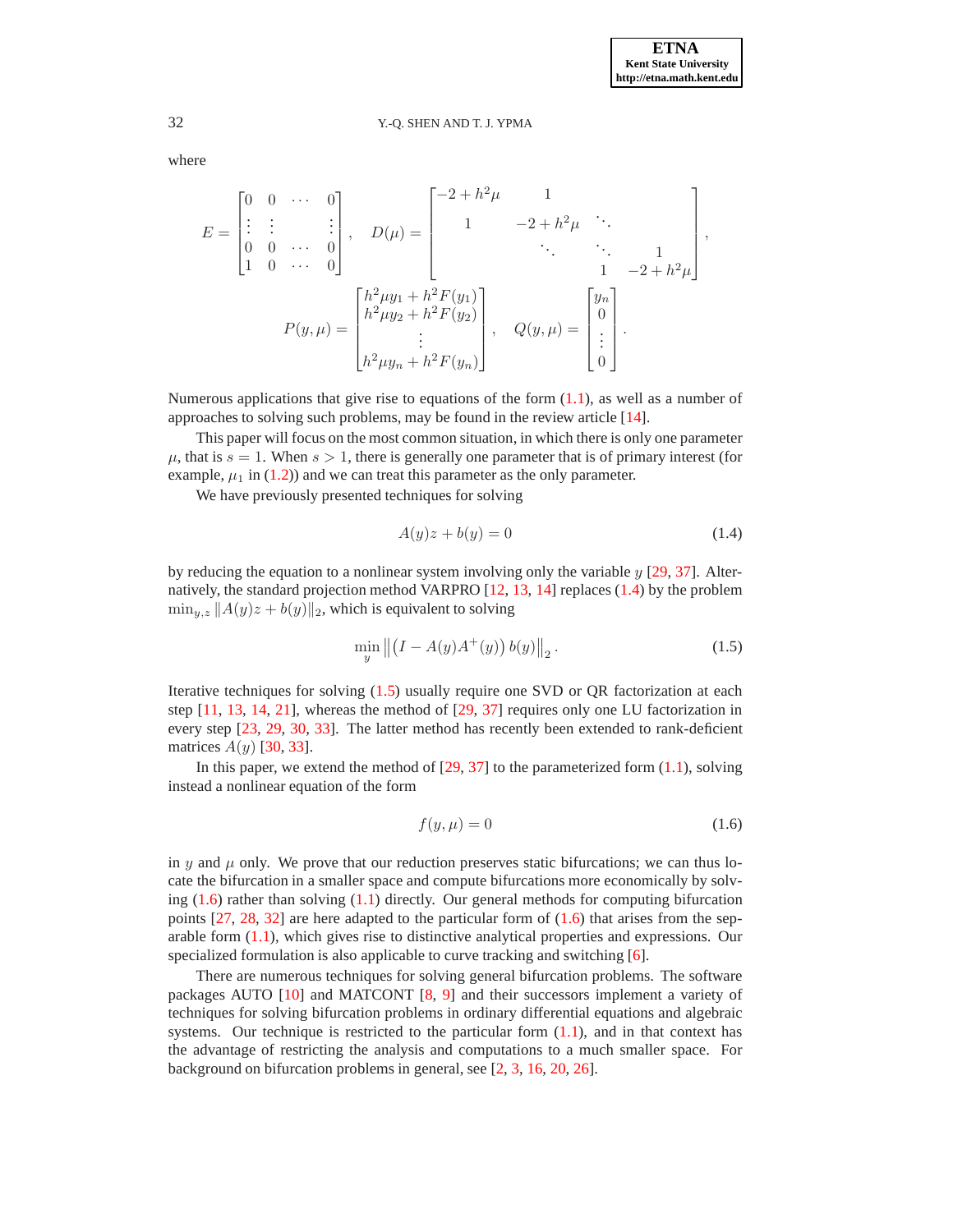| <b>ETNA</b>                  |
|------------------------------|
| <b>Kent State University</b> |
| http://etna.math.kent.edu    |

**2. Analysis.** We assume throughout what follows that the matrix  $A(y, \mu)$  has full rank throughout the region of interest. The techniques of [\[30,](#page-12-8) [33\]](#page-12-9) can be extended to the case when  $A(y, \mu)$  is rank deficient; for simplicity, we omit that generalization from this paper.

The following results form the basis for our method.

<span id="page-2-5"></span>THEOREM 2.1. Let the  $(N + n) \times N$  matrix  $A(y, \mu)$  have full rank N in a region  $\Omega \in \mathbb{R}^n \times \mathbb{R}^s$ . Let K be an  $(N + n) \times n$  constant matrix such that the  $(N + n) \times (N + n)$  $matrix [A(y, \mu) \quad K]$  *is nonsingular. Then*  $(y, z, \mu)$  *is a solution of* [\(1.1\)](#page-0-0) *if and only if*  $(y, \mu)$ *satisfies*

<span id="page-2-2"></span>
$$
f(y,\mu) \equiv \rho(y,\mu)^T b(y,\mu) = 0 \tag{2.1}
$$

*and*

<span id="page-2-3"></span>
$$
z = -A^{+}(y, \mu)b(y, \mu),
$$
\n(2.2)

*where*

<span id="page-2-0"></span>
$$
\rho(y,\mu)^{T} = -\begin{bmatrix} 0_{n \times N} & I_{n} \end{bmatrix} \begin{bmatrix} A(y,\mu) & K \end{bmatrix}^{-1},
$$
\n(2.3)

*and*  $A^+$  *is the pseudo-inverse of*  $A$ *.* 

*Proof.* ( $\implies$ ) Clearly, [\(2.3\)](#page-2-0) is equivalent to

<span id="page-2-1"></span>
$$
\rho(y,\mu)^T \begin{bmatrix} A(y,\mu) & K \end{bmatrix} = - \begin{bmatrix} 0_{n \times N} & I_n \end{bmatrix}.
$$
 (2.4)

Assume  $(y, z, \mu)$  satisfies [\(1.1\)](#page-0-0). Multiplying both sides of [\(1.1\)](#page-0-0) from the left by  $\rho(y, \mu)^T$  and using  $(2.4)$ , we have

$$
\rho(y,\mu)^{T} [A(y,\mu)z + b(y,\mu)] = \rho(y,\mu)^{T} b(y,\mu) = 0,
$$

which is  $(2.1)$ . Since z is a solution of the linear system  $(1.1)$ , z is also the unique least squares solution of the linear system, which implies  $(2.2)$ .

 $(\Leftarrow)$  Assume  $(y, z, \mu)$  satisfies [\(2.1\)](#page-2-2) and [\(2.2\)](#page-2-3). Then by [\(2.3\)](#page-2-0)

$$
0 = \rho(y, \mu)^T b(y, \mu) = - [0_{n \times N} \quad I_n] [A(y, \mu) \quad K]^{-1} b(y, \mu),
$$

which with  $(2.2)$  implies

$$
A(y, \mu)z + b(y, \mu)
$$
  
=  $A(y, \mu)[-A^+(y, \mu)b(y, \mu)] + b(y, \mu)$   
=  $[I_{N+n} - A(y, \mu)A^+(y, \mu)] [A(y, \mu) \quad K] \begin{bmatrix} I_N & 0 \\ 0 & I_n \end{bmatrix} [A(y, \mu) \quad K]^{-1} b(y, \mu)$   
=  $[I_{N+n} - A(y, \mu)A^+(y, \mu)] [A(y, \mu) \quad K] \begin{bmatrix} [I_N & 0] [A(y, \mu) \quad K]^{-1} b(y, \mu) \\ 0 & 0 \end{bmatrix}$   
=  $[A(y, \mu) - A(y, \mu)A^+(y, \mu)A(y, \mu)] [I_N \quad 0] [A(y, \mu) \quad K]^{-1} b(y, \mu) = 0,$ 

<span id="page-2-4"></span>and thus  $(1.1)$  is satisfied.  $\Box$ 

THEOREM 2.2. Let the  $(N + n) \times N$  matrix  $A(y, \mu)$  have full rank N in a region  $\Omega \in \mathbb{R}^n \times \mathbb{R}^s$ . Let K be an  $(N + n) \times n$  constant matrix such that the  $(N + n) \times (N + n)$ *matrix*  $[A(y, \mu)$   $K]$  is nonsingular in  $\Omega$ . Then  $(y, \mu) \in \Omega$  and  $(\tilde{y}, \mu) \in \Omega$  are two distinct *solutions of* [\(2.1\)](#page-2-2)–[\(2.3\)](#page-2-0) *if and only if* (y, z,  $\mu$ ) *and* ( $\tilde{y}$ ,  $\tilde{z}$ ,  $\mu$ ) *are two distinct solutions of* [\(1.1\)](#page-0-0)*.*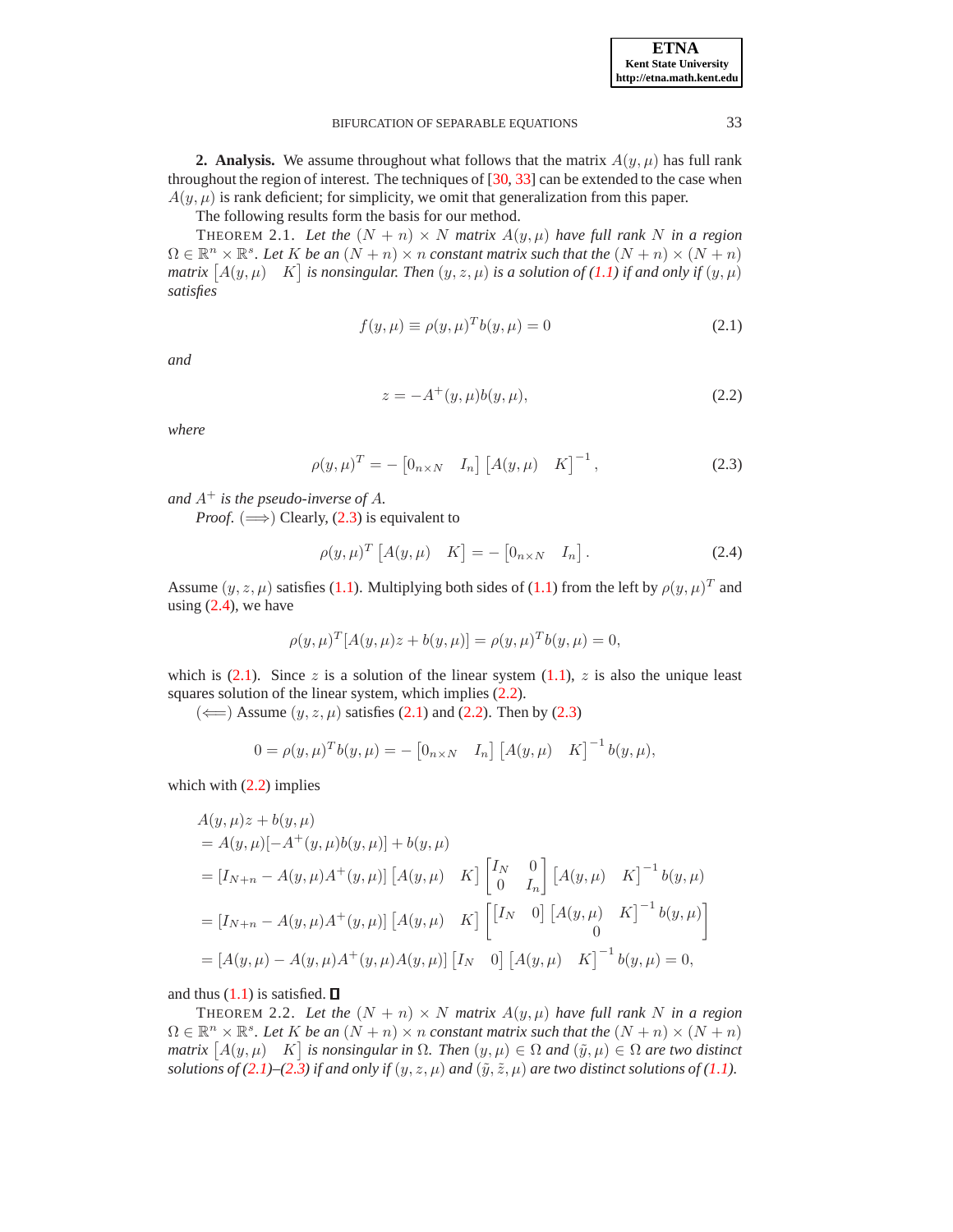

*Proof.* ( $\implies$ ) This is trivial. ( $\Longleftarrow$ ) Assume  $(y, z, \mu) \neq (\tilde{y}, \tilde{z}, \mu)$ . If  $(y, \mu) = (\tilde{y}, \mu)$ , then  $z = \tilde{z}$  by [\(2.2\)](#page-2-3) contradicting the assumption. Therefore  $(y, \mu) \neq (\tilde{y}, \mu)$ .

From Theorem [2.2,](#page-2-4) for  $(y^*, \mu^*) \in \Omega$  and a fixed  $\mu$  near  $\mu^*$ , the number of distinct solutions of  $(2.1)$  is the same as the number of distinct solutions of  $(1.1)$ . Thus, we have the following corollary for static bifurcations:

COROLLARY 2.3. *Under the conditions of Theorem [2.2,](#page-2-4) the point*  $(y^*, \mu^*) \in \Omega$  *is a bifurcation point of* [\(2.1\)](#page-2-2) *if and only if*  $(y^*, z^*, \mu^*)$  *is a bifurcation point of* [\(1.1\)](#page-0-0)*.* 

These results imply that we only need to find bifurcation points of  $(2.1)$ , which typically involves a much smaller space than the original problem [\(1.1\)](#page-0-0).

**3. Implementation.** Henceforth, assume  $s = 1$ . An appropriate matrix K to be used in conjunction with Theorem [2.1](#page-2-5) may be found as follows. Let a QR factorization of  $A(y_0, \mu_0)$ at some point  $(y_0, \mu_0) \in \Omega$  near  $(y^*, \mu^*)$  be

$$
A(y_0, \mu_0) = Q_{(N+n)\times(N+n)} R_{(N+n)\times N} \equiv [q_1 \quad \dots \quad q_{N+n}] \begin{bmatrix} r_{11} & \cdots & r_{1,N} \\ & \ddots & \vdots \\ & & r_{N,N} \\ & & & & r_{N,N} \end{bmatrix},
$$

where  $\{q_1, \ldots, q_{N+n}\}\$ is an orthonormal basis for  $\mathbb{R}^{N+n}$  and all the diagonal entries  $r_{11}, \ldots, r_{N,N}$  are nonzero because the rank of  $A(y_0, \mu_0)$  is N. If

<span id="page-3-4"></span>
$$
K = \begin{bmatrix} q_{N+1} & \dots & q_{N+n} \end{bmatrix} \tag{3.1}
$$

then  $[A(y, \mu) \quad K]$  is nonsingular throughout a neighborhood of  $(y_0, \mu_0)$ , since it is nonsingular at  $(y_0, \mu_0)$ :

$$
[A(y_0,\mu_0) \quad K] = Q_{(N+n)\times(N+n)} \left[ R_{(N+n)\times N} \quad e_{N+1} \quad \dots \quad e_{N+n} \right].
$$

The next theorem describes the relation between the function  $f(y, \mu)$  defined in [\(2.1\)](#page-2-2), the derivatives of f, and the nonsingular matrix  $[A(y, \mu)$  K. These expressions are required in our numerical algorithms. We use the following notation: for a matrix or a vector  $B(y, \mu)$ , denote by  $(B(y, \mu))'_{j}$  and  $(B(y, \mu))''_{jk}$  the matrix or vector having the same size with each entry replaced by its derivative with respect to  $y_j$  or by its second derivative with respect to  $y_j, y_k$  respectively. We identify  $\mu \equiv y_{n+1}$ . Thus,

$$
(B(y,\mu))'_j\equiv \frac{\partial}{\partial y_j}B(y,\mu),\quad (B(y,\mu))''_{jk}\equiv \frac{\partial^2}{\partial y_k\partial y_j}B(y,\mu),\quad j,k=1,2,...,n+1.
$$

THEOREM 3.1. Let  $\zeta(y,\mu) \in \mathbb{R}^N$ ,  $\psi(y,\mu) \in \mathbb{R}^n$  satisfy

<span id="page-3-3"></span><span id="page-3-2"></span><span id="page-3-1"></span><span id="page-3-0"></span>
$$
[A(y,\mu) \quad K] \begin{bmatrix} \zeta(y,\mu) \\ \psi(y,\mu) \end{bmatrix} = -b(y,\mu). \tag{3.2}
$$

*Then*

$$
\psi(y,\mu) = f(y,\mu); \tag{3.3}
$$

$$
(\psi'(y,\mu))_j = (f'(y,\mu))_j = \rho(y,\mu)^T \left( [(A(y,\mu))'_j \zeta(y,\mu)] + (b'(y,\mu))_j \right);
$$
\n
$$
(\psi(y,\mu))''_{jk} = (f(y,\mu))''_{jk}
$$
\n(3.4)

$$
\mu_{j} = \rho(y,\mu)^{T} [(A(y,\mu))'_{j}(\zeta(y,\mu))'_{k} + (A(y,\mu))'_{k}(\zeta(y,\mu))'_{j} +
$$
  

$$
(A(y,\mu))''_{jk}\zeta(y,\mu) + (b(y,\mu))''_{jk}].
$$
 (3.5)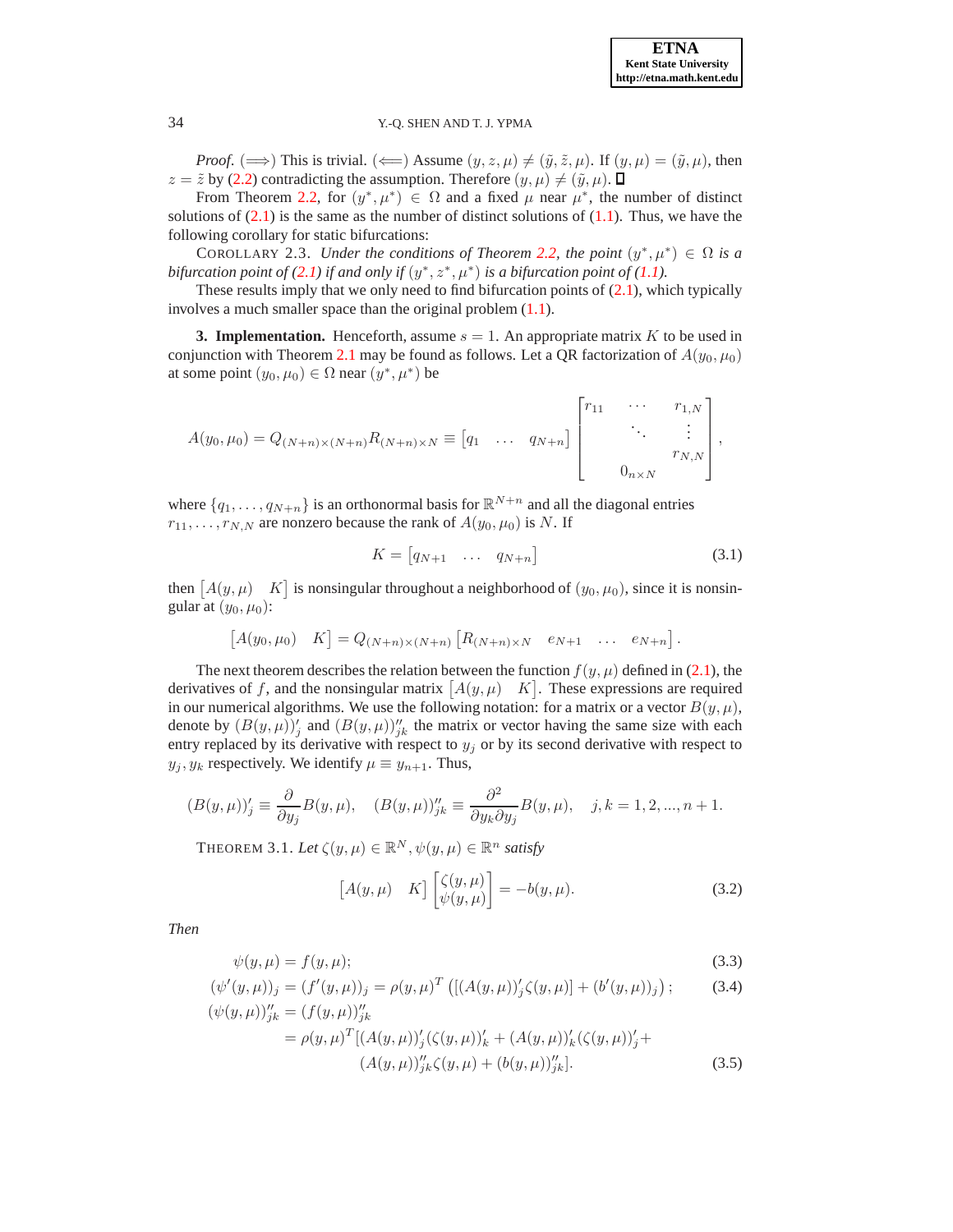*Proof. (a)* By direct computation using [\(3.2\)](#page-3-0), [\(2.3\)](#page-2-0), and [\(2.1\)](#page-2-2):

<span id="page-4-2"></span>
$$
\psi(y,\mu) = -\begin{bmatrix} 0 & I_n \end{bmatrix} \begin{bmatrix} A(y,\mu) & K \end{bmatrix}^{-1} b(y,\mu) = f(y,\mu). \tag{3.6}
$$

This proves [\(3.3\)](#page-3-1).

*(b)* Differentiating both sides of [\(3.2\)](#page-3-0) with respect to  $y_j$  or  $\mu \equiv y_{n+1}$ , we have

<span id="page-4-0"></span>
$$
\begin{bmatrix} A(y,\mu) & K \end{bmatrix} \begin{bmatrix} (\zeta(y,\mu))'_j \\ (\psi(y,\mu))'_j \end{bmatrix} + \begin{bmatrix} (A(y,\mu))'_j & 0 \end{bmatrix} \begin{bmatrix} \zeta(y,\mu) \\ \psi(y,\mu) \end{bmatrix} = -(b(y,\mu))'_j. \tag{3.7}
$$

Solving this equation for  $(\psi(y,\mu))'_{j}$  gives

$$
(\psi(y,\mu))'_j = -[0 I_n] [A(y,\mu) K]^{-1} [(A(y,\mu))'_j \zeta(y,\mu) + (b(y,\mu))'_j]
$$
  
=  $\rho(y,\mu)^T [(A(y,\mu))'_j \zeta(y,\mu) + (b(y,\mu))'_j],$ 

which proves  $(b)$ .

*(c)* Differentiating both sides of [\(3.7\)](#page-4-0) with respect to  $y_k$  or  $\mu \equiv y_{n+1}$ , we have

$$
[A(y,\mu) \quad K] \begin{bmatrix} (\zeta(y,\mu))''_{jk} \\ (\psi(y,\mu))''_{jk} \end{bmatrix} + [(A(y,\mu))'_{j} \quad 0] \begin{bmatrix} (\zeta(y,\mu))'_{k} \\ (\psi(y,\mu))'_{k} \end{bmatrix} + [(A(y,\mu))'_{k} \quad 0] \begin{bmatrix} (\zeta(y,\mu))'_{j} \\ (\psi(y,\mu))'_{j} \end{bmatrix} + [(A(y,\mu))''_{jk} \quad 0] \begin{bmatrix} \zeta(y,\mu) \\ \psi(y,\mu) \end{bmatrix} - (b(y,\mu))''_{jk}.
$$

Solving this equation for  $(\psi(y,\mu))''_{jk}$  gives

$$
(\psi(y,\mu))''_{jk} = -[0 \quad I_n] [A(y,\mu) \quad K]^{-1} [(A(y,\mu))'_j(\zeta(y,\mu))'_k + (A(y,\mu))'_k(\zeta(y,\mu))'_j + (A(y,\mu))''_{jk}\zeta(y,\mu) + (b(y,\mu))''_{jk}] = \rho(y,\mu)^T [(A(y,\mu))'_j(\zeta(y,\mu))'_k + (A(y,\mu))'_k(\zeta(y,\mu))'_j + (A(y,\mu))''_{jk}\zeta(y,\mu) + (b(y,\mu))''_{jk}].
$$

This proves  $(3.5)$ .  $\Box$ 

From [\(3.4\)](#page-3-3), we see that the Jacobian matrix of  $f(y, \mu)$  is given by

<span id="page-4-1"></span>
$$
f'(y,\mu) = \rho(y,\mu)^T \left( \left[ (A(y,\mu))_1' \zeta(y,\mu) \dots \left( (A(y,\mu))_{n+1}' \zeta(y,\mu) \right) + b'(y,\mu) \right] \right). \tag{3.8}
$$

The quantity  $\rho(y, \mu)^T$  required in [\(3.5\)](#page-3-2) and [\(3.8\)](#page-4-1) may be computed from [\(2.3\)](#page-2-0) by solv-ing [\(2.4\)](#page-2-1). The LU factorization of  $[A(y, \mu)$  K required also suffices to solve [\(3.2\)](#page-3-0), thus producing both  $\psi(y,\mu) = f(y,\mu)$  and the quantity  $\zeta(y,\mu)$  required for [\(3.4\)](#page-3-3). The quantity  $(\zeta(y,\mu))'_{j}$  required for [\(3.5\)](#page-3-2) can be obtained by solving [\(3.7\)](#page-4-0) using the same factors. Thus one LU factorization suffices to compute all these quantities.

**4. Computation.** Let  $(y_0, \mu_0)$  be a point in the solution set of  $(2.1)$ . A nearby point  $(y^*, \mu^*)$  that satisfies  $f(y^*, \mu^*) = 0$  is to be located. We treat three separate cases:  $(y_0, \mu_0)$ is (a) a regular point from which we seek another regular point (curve-tracking); (b) a point near a bifurcation from which we seek the bifurcation point; or (c) a bifurcation point from which we seek nearby regular points on different branches (curve-switching).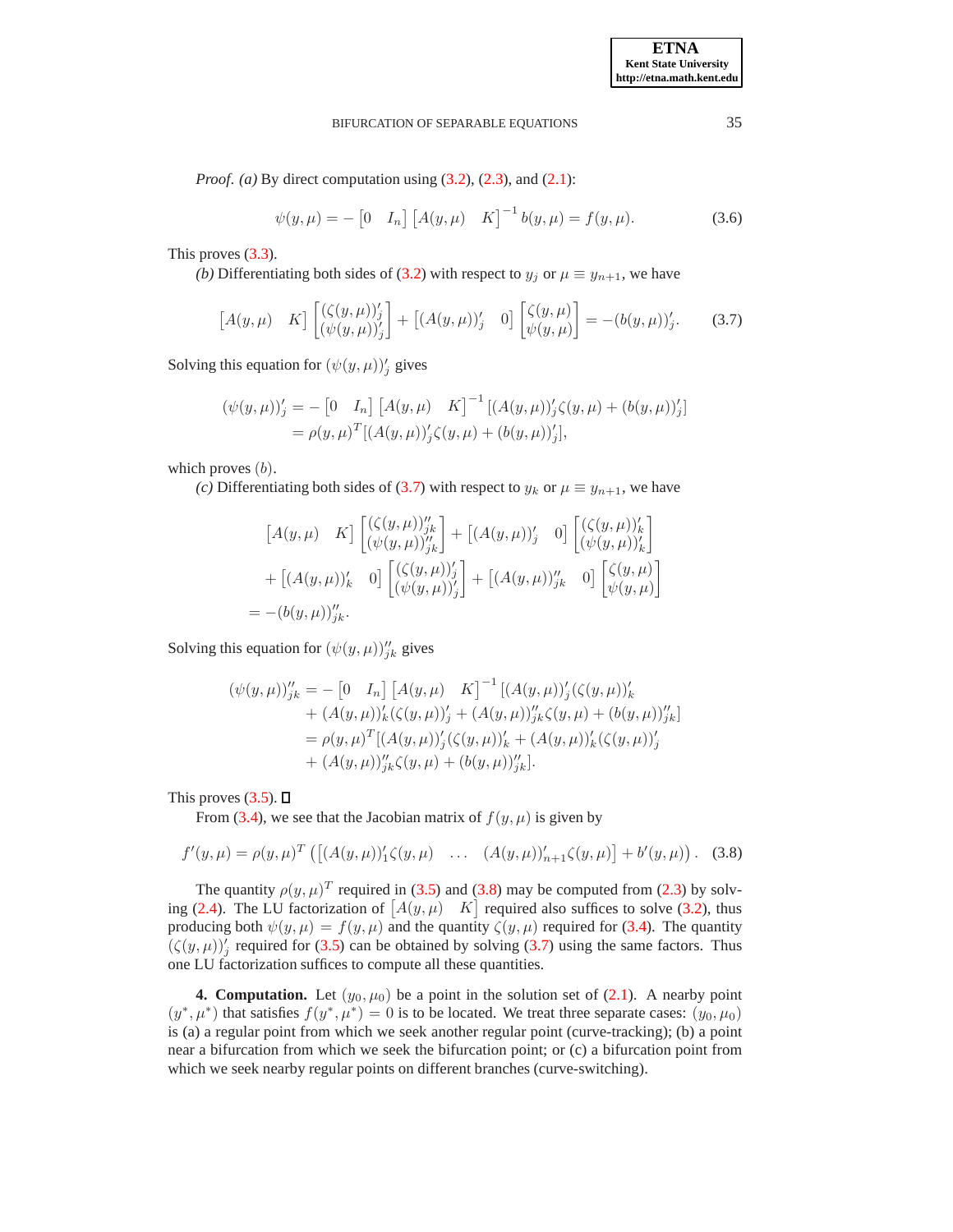Let the singular value decomposition (SVD) (see [\[15,](#page-12-17) [35,](#page-12-18) [36\]](#page-12-19)) of the  $n \times (n + 1)$  matrix  $f'(y_0, \mu_0)$  be

<span id="page-5-1"></span>
$$
f'(y_0,\mu_0) = \begin{bmatrix} u_1 & \dots & u_n \end{bmatrix} \begin{bmatrix} \sigma_1 & \cdots & 0 \\ & \ddots & \vdots \\ & & \sigma_n & 0 \end{bmatrix} \begin{bmatrix} v_1 & \dots & v_{n+1} \end{bmatrix}^T, \quad (4.1)
$$

where  $\{u_1, ..., u_n\}$  and  $\{v_1, ..., v_{n+1}\}$  form orthonormal bases for  $\mathbb{R}^n$  and  $\mathbb{R}^{n+1}$ , respectively. The singular values satisfy  $\sigma_1 \geq ... \geq \sigma_n \geq 0$ . The point  $(y_0, \mu_0)$  is a regular point of the solution set if the last singular value  $\sigma_n$  is nonzero, and it is a bifurcation point if  $\sigma_n = 0$ . The point is near a bifurcation point if  $\sigma_n$  is nonzero, but small [\[6\]](#page-11-0). We note that here and elsewhere, accurate determination of matrix rank is critical; relevant techniques may be found in [\[15,](#page-12-17) [18,](#page-12-20) [34,](#page-12-21) [36\]](#page-12-19).

*Case (a).* For a regular point  $(y_0, \mu_0)$  where the last singular value  $\sigma_n$  is not small, the tangent direction along the parameterized curve is given by  $v_{n+1}$  [\[6\]](#page-11-0). We choose  $(y^{(0)}, \mu^{(0)})$ to be a point on that tangent line, then use Newton's method to solve  $f(y, \mu) = 0$  in the affine space normal to the tangent vector to find the nearby point  $(y^*, \mu^*)$ , i.e., we select a starting point

<span id="page-5-3"></span>
$$
\begin{bmatrix} y^{(0)} \\ \mu^{(0)} \end{bmatrix} = \begin{bmatrix} y_0 \\ \mu_0 \end{bmatrix} + \delta v_{n+1},\tag{4.2}
$$

for some  $\delta > 0$  and then set

<span id="page-5-0"></span>
$$
\begin{bmatrix} y^{(k+1)} \\ \mu^{(k+1)} \end{bmatrix} = \begin{bmatrix} y^{(k)} \\ \mu^{(k)} \end{bmatrix} - \begin{bmatrix} f'(y^{(k)}, \mu^{(k)}) \\ v_{n+1}^T \end{bmatrix}^{-1} \begin{bmatrix} f(y^{(k)}, \mu^{(k)}) \\ v_{n+1}^T \begin{bmatrix} y^{(k)} - y^{(0)} \\ \mu^{(k)} - \mu^{(0)} \end{bmatrix},
$$
(4.3)

for  $k = 0, 1, \ldots$  Note that the matrix involved in [\(4.3\)](#page-5-0) is invertible for  $(y^{(k)}, \mu^{(k)})$  sufficiently near  $(y_0, \mu_0)$ ; see [\[22\]](#page-12-22) for details. Under suitable conditions, this process converges to another regular point on the same parameterized curve. For Newton's method and convergence rates in more general contexts, see, for example, [\[7,](#page-11-5) [19,](#page-12-23) [24\]](#page-12-24).

*Case (b).* We use the approach of [\[27,](#page-12-10) [28,](#page-12-11) [31,](#page-12-25) [32\]](#page-12-12) to compute a bifurcation point  $(y^*, \mu^*)$ from a nearby point  $(y_0, \mu_0)$ . When  $(y^*, \mu^*)$  is a bifurcation point,  $f'(y^*, \mu^*)$  is rankdeficient. Assume that its rank is  $r, 0 \le r \le n - 1$ . The rank-deficiency is assumed to be known, possibly detected by the existence of small singular values  $\sigma_{r+1}, \ldots, \sigma_n$  at the nearby point  $(y_0, \mu_0)$ . The point  $(y_0, \mu_0)$  near this bifurcation point  $(y^*, \mu^*)$  is still a regular point, but the last singular value is small. The  $(2n + 1 - r) \times (2n + 1 - r)$  bordered matrix

<span id="page-5-5"></span>
$$
M(y,\mu) \equiv \begin{bmatrix} (f'(y,\mu))^T & L \\ R^T & 0 \end{bmatrix}
$$
 (4.4)

is nonsingular in a neighborhood of  $(y^*, \mu^*)$  [\[28\]](#page-12-11) if we select

<span id="page-5-4"></span>
$$
R = \begin{bmatrix} u_{r+1} & \dots & u_n \end{bmatrix}, \quad L = \begin{bmatrix} v_{r+1} & \dots & v_{n+1} \end{bmatrix}, \tag{4.5}
$$

where  $u_i$  and  $v_i$  are defined by the SVD [\(4.1\)](#page-5-1). For alternative choices of auxiliary vectors to border a matrix, see, for example, [\[1,](#page-11-6) [16,](#page-12-14) [17,](#page-12-26) [25\]](#page-12-27). Following [\[27,](#page-12-10) [28\]](#page-12-11), we embed  $f(y, \mu)$  into an extended system

<span id="page-5-2"></span>
$$
F(y, \mu, \lambda) \equiv \begin{bmatrix} f(y, \mu) + R\lambda \\ g(y, \mu) \end{bmatrix},
$$
\n(4.6)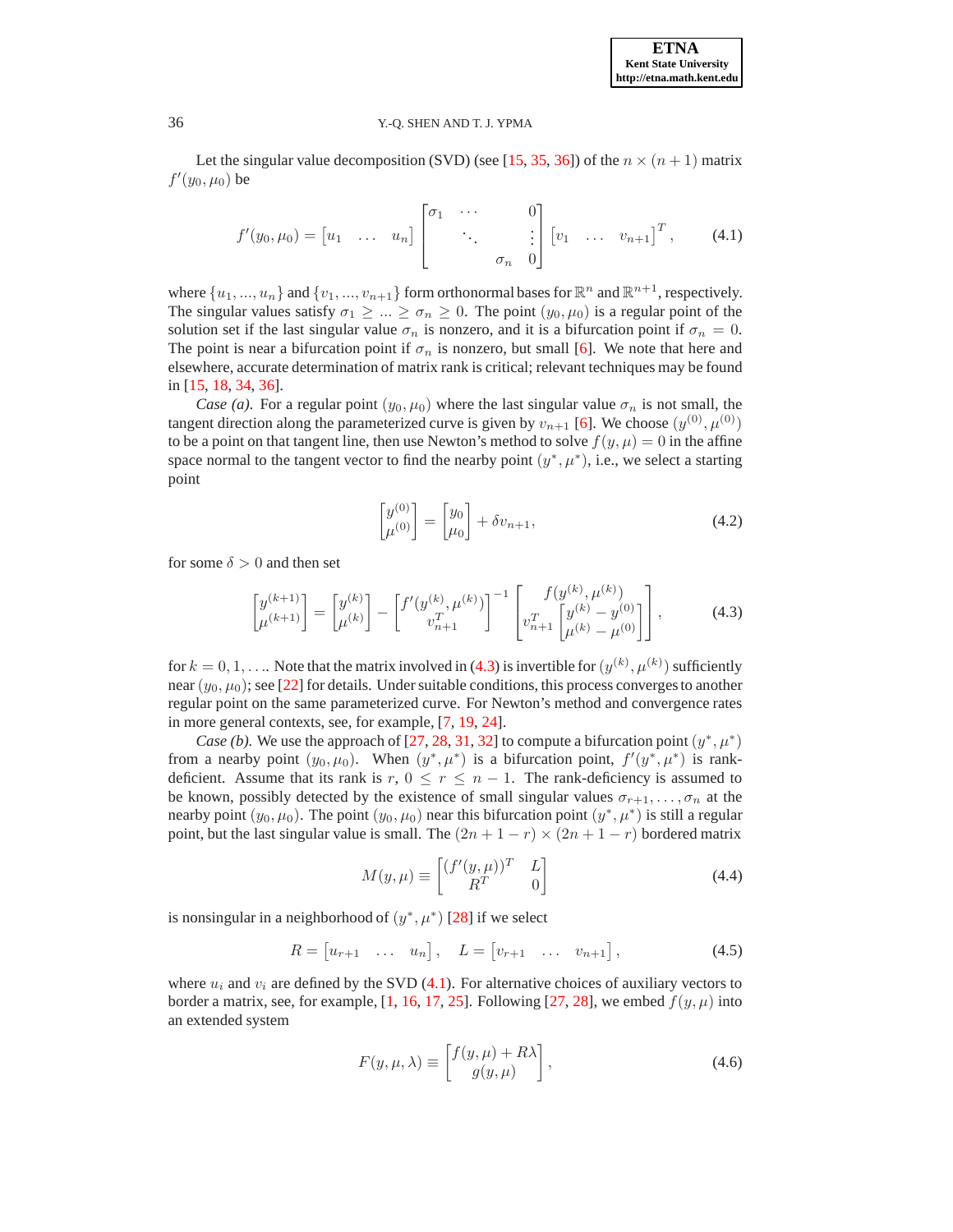where  $\lambda \in \mathbb{R}^{n-r}$  is a Lagrange-type vector and  $g(y,\mu) \in \mathbb{R}^{n+1-r}$  is obtained by solving

$$
M(y,\mu)\begin{bmatrix} \xi(y,\mu) \\ g(y,\mu) \end{bmatrix} = \begin{bmatrix} 0_{(n+1)\times 1} \\ \alpha \end{bmatrix},
$$
\n(4.7)

with  $\alpha \in \mathbb{R}^{n-r}$  being a random nonzero vector and  $\xi(y,\mu) \in \mathbb{R}^n$ . We use Newton's method to solve [\(4.6\)](#page-5-2): starting from

$$
\begin{bmatrix} y^{(0)} \\ \mu^{(0)} \\ \lambda^{(0)} \end{bmatrix} = \begin{bmatrix} y_0 \\ \mu_0 \\ 0 \end{bmatrix},
$$

we compute

<span id="page-6-1"></span>
$$
\begin{bmatrix} y^{(k+1)} \\ \mu^{(k+1)} \\ \lambda^{(k+1)} \end{bmatrix} = \begin{bmatrix} y^{(k)} \\ \mu^{(k)} \\ \lambda^{(k)} \end{bmatrix} - \left[ F' \left( y^{(k)}, \mu^{(k)}, \lambda^{(k)} \right) \right]^{-1} F \left( y^{(k)}, \mu^{(k)}, \lambda^{(k)} \right), \tag{4.8}
$$

for  $k = 0, 1, 2, \ldots$  The limit is  $(y^*, \mu^*, 0)$ . As shown in [\[27,](#page-12-10) [28\]](#page-12-11), the Jacobian matrix of  $F(y, \mu, \lambda)$  is

$$
F'(y, \mu, \lambda) = \begin{bmatrix} f'(y, \mu) & R \\ -\eta(y, \mu)^T [\xi(y, \mu)^T f''(y, \mu)] & 0 \end{bmatrix},
$$
\n(4.9)

in which the matrix  $\eta(y,\mu) \in \mathbb{R}^{(n+1)\times (n+1-r)}$  is obtained by solving

<span id="page-6-0"></span>
$$
\left[\eta(y,\mu)^T \quad h(y,\mu)^T\right] M(y,\mu) = \left[0_{(n+1-r)\times n} \quad I_{(n+1-r)}\right],\tag{4.10}
$$

and  $\xi(y, \mu)^T f''(y, \mu) \equiv \sum_{j=1}^n [\xi_j(y, \mu) \nabla^2 f_j(y, \mu)].$ 

*Case (c).* Given a bifurcation point  $(y_0, \mu_0)$ , we can locate nearby regular points  $(y^*, \mu^*)$ on several different branches. We adapt the method of [\[6\]](#page-11-0) to find the relevant branch directions in the tangent space, then use the method  $(4.2)-(4.3)$  $(4.2)-(4.3)$  for computing a regular point to locate a point on any particular branch, using  $(y^{(0)}, \mu^{(0)})$  on a line given by the relevant direction vector w instead of the tangent vector  $v_{n+1}$ . To find the appropriate direction vectors

$$
w = L\beta \equiv \begin{bmatrix} v_{r+1} & \dots & v_{n+1} \end{bmatrix} \begin{bmatrix} \beta_1 & \dots & \beta_{n+1-r} \end{bmatrix}^T,
$$

we solve the numerical bifurcation equations

$$
w^{T}[u_i^{T}f''(y_0,\mu_0)]w=0, \quad i=r+1,\ldots,n;
$$

that is, we find the vectors  $\beta$  that satisfy

<span id="page-6-2"></span>
$$
\beta^T \left[ L^T \left( \sum_{j=1}^n [u_{i,j} \nabla^2 f_j(y_0, \mu_0)] L \right] \beta = 0, \quad i = r+1, \dots, n; \quad ||\beta||_2 = 1, \tag{4.11}
$$

where  $u_{i,j}$  is the jth component of the vector  $u_i$  obtained from [\(4.1\)](#page-5-1). The unknown coefficients  $\beta_1, \ldots, \beta_{n+1-r}$  in this system of quadratic equations can be found, for example, by a homotopy method [\[4,](#page-11-7) [5\]](#page-11-8).

A summary of the three algorithms above for computing a nearby point  $(y^*, \mu^*)$  from a given point  $(y_0, \mu_0)$  in the solution set of  $(2.1)$  follows.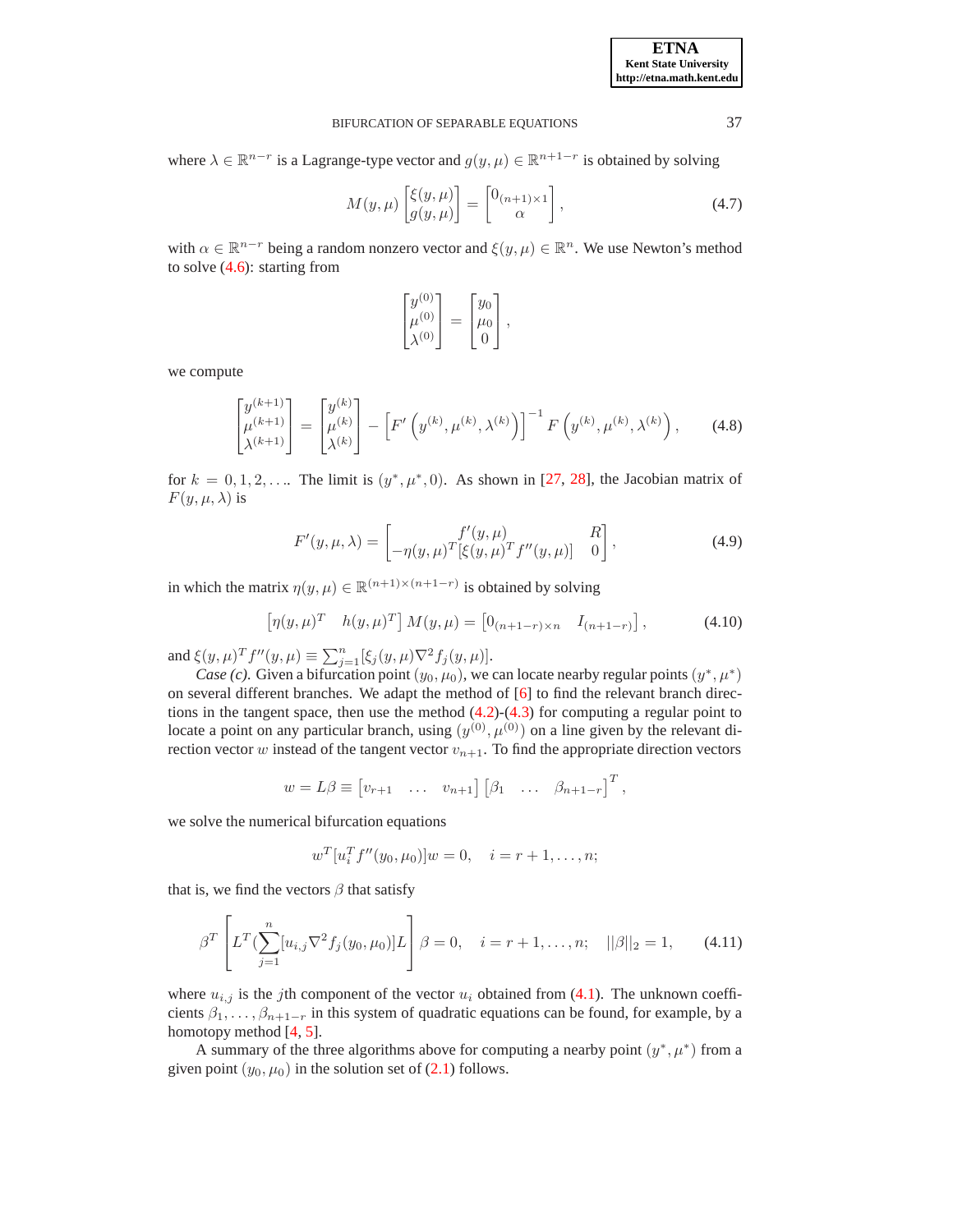.

## 38 Y.-Q. SHEN AND T. J. YPMA

*Procedure Summary.* Given an equation of the form  $(1.1)$  with positive integers  $N, n$ , s = 1, and a point  $(y_0, \mu_0)$  on the solution curve of [\(2.1\)](#page-2-2), compute nearby point(s)  $(y^*, \mu^*)$ in the solution set of  $(2.1)$  as follows:

Factor  $A(y_0, \mu_0)$  = QR; set  $K = [q_{n+1}, \ldots, q_{n+N}]$  as in [\(3.1\)](#page-3-4). Use [\(2.4\)](#page-2-1) to find  $\rho(y_0, \mu_0)^T$ and use [\(3.2\)](#page-3-0) and [\(3.4\)](#page-3-3) to find  $f'(y_0, \mu_0)$ . Do a singular value decomposition [\(4.1\)](#page-5-1) of  $f'(y_0, \mu_0)$ to find singular values  $\sigma_1, \ldots, \sigma_n$ , and singular vectors  $u_1, \ldots, u_n$  and  $v_1, \ldots, v_{n+1}$ . Identify the rank r of  $f'(y_0, \mu_0)$ . If  $\sigma_n$  is large, set  $w = v_{n+1}$  and go to (a); if  $\sigma_n$  is small, go to (b); if  $\sigma_n = 0$ , go to (c).

- (a) (Computing a regular point) Set  $(y^{(0)}, \mu^{(0)}) = (y_0, \mu_0) + \delta w^T$  [\(4.2\)](#page-5-3). Compute  $(y^{(k+1)}, \mu^{(k+1)})$  by Newton's method [\(4.3\)](#page-5-0) for  $k = 0, 1, \dots$  until convergence.
- (b) (Computing a bifurcation point) Form matrices  $R$  and  $L$  as in [\(4.5\)](#page-5-4). Choose the random vector  $\alpha \in \mathbb{R}^{n-r}$ . Set  $(y^{(0)}, \mu^{(0)}, \lambda^{(0)}) = (y_0, \mu_0, 0)$ . For  $k = 0, 1, ...$ until convergence: compute  $f(y^{(k)}, \mu^{(k)})$ ,  $f'(y^{(k)}, \mu^{(k)})$ ,  $f''(y^{(k)}, \mu^{(k)})$  as in [\(3.6\)](#page-4-2), [\(3.4\)](#page-3-3) and [\(3.5\)](#page-3-2), form  $F(y^{(k)}, \mu^{(k)}, \lambda^{(k)})$  and  $F'(y^{(k)}, \mu^{(k)}, \lambda^{(k)})$  using [\(4.4\)](#page-5-5)-[\(4.10\)](#page-6-0), and use Newton's method [\(4.8\)](#page-6-1).
- (c) (Computing regular points near a bifurcation point) Form matrices  $R$  and  $L$  as in [\(4.5\)](#page-5-4). Find direction vectors w by solving  $(4.11)$ . For each w, use procedure (a).

By repeatedly using the above algorithm, we can track and switch between branches of a solution set of the reduced equation [\(2.1\)](#page-2-2).

<span id="page-7-0"></span>**5. Numerical examples.** We present three examples to illustrate our method. Our first example is the equilibrium solution of the Lorenz equation [\(1.2\)](#page-0-1).

EXAMPLE 5.1.

$$
\begin{bmatrix} \mu_2 & 0 \\ -1 & -y \\ y & -\mu_3 \end{bmatrix} \begin{bmatrix} z_1 \\ z_2 \end{bmatrix} + \begin{bmatrix} -\mu_2 y \\ \mu_1 y \\ 0 \end{bmatrix} = 0.
$$

We fix the values of  $\mu_2 = 2$  and  $\mu_3 = 4$ , and we denote  $\mu_1$  as  $\mu$ . There is a bifurcation point at  $(y^*, \mu^*) = (0, 1)$ . With  $(y_0, \mu_0) = (-0.1, 1.0025)$ , a QR factorization gives

$$
A(y_0, \mu_0) = \begin{bmatrix} -0.8935 & 0.0299 & 0.4480 \\ 0.4468 & -0.0400 & 0.8938 \\ 0.0447 & 0.9988 & 0.0223 \end{bmatrix} \begin{bmatrix} -2.2383 & -0.1340 \\ 0 & -3.9990 \\ 0 & 0 \end{bmatrix},
$$

hence  $K = \begin{bmatrix} 0.4480 & 0.8938 & 0.0223 \end{bmatrix}^T$ . Using this K, [\(2.4\)](#page-2-1), [\(3.2\)](#page-3-0), and [\(3.8\)](#page-4-1), we find  $f'(y_0, \mu_0)$ ; an SVD factorization gives

$$
f'(y_0, \mu_0) = [0.0045 \quad 0.0894] = [1] [0.0895 \quad 0] \begin{bmatrix} 0.0499 & 0.9988 \\ -0.9988 & 0.0499 \end{bmatrix},
$$

which suggests that a bifurcation point  $(y^*, \mu^*)$  is nearby, since the only singular value  $\sigma_1 =$ 0.0895 is small. We extend the equation [\(2.1\)](#page-2-2) to [\(4.6\)](#page-5-2) by introducing a Lagrange-type vector  $\lambda \in \mathbb{R}$ , selecting  $\alpha = 0.6319$  at random, and defining the nonsingular bounded matrix

$$
M(y,\mu) = \begin{bmatrix} (f'(y,\mu))^T & L \\ R^T & 0 \end{bmatrix} \text{ with } R = 1, L = \begin{bmatrix} 0.0499 & -0.9988 \\ 0.9988 & 0.0499 \end{bmatrix}
$$

Applying Newton's method [\(4.8\)](#page-6-1) to the extended system [\(4.6\)](#page-5-2) using (b) in the Procedure Summary, we approximate the bifurcation point  $(y^*, \mu^*, \lambda^*) = (0, 1, 0)$ . Table [5.1](#page-8-0) shows quadratic convergence of Newton's method for this extended system, with  $d^{(k)}(y,\mu,\lambda) =$  $||(y^{(k+1)}, \mu^{(k+1)}, \lambda^{(k+1)}) - (y^{(k)}, \mu^{(k)}, \lambda^{(k)})||_2.$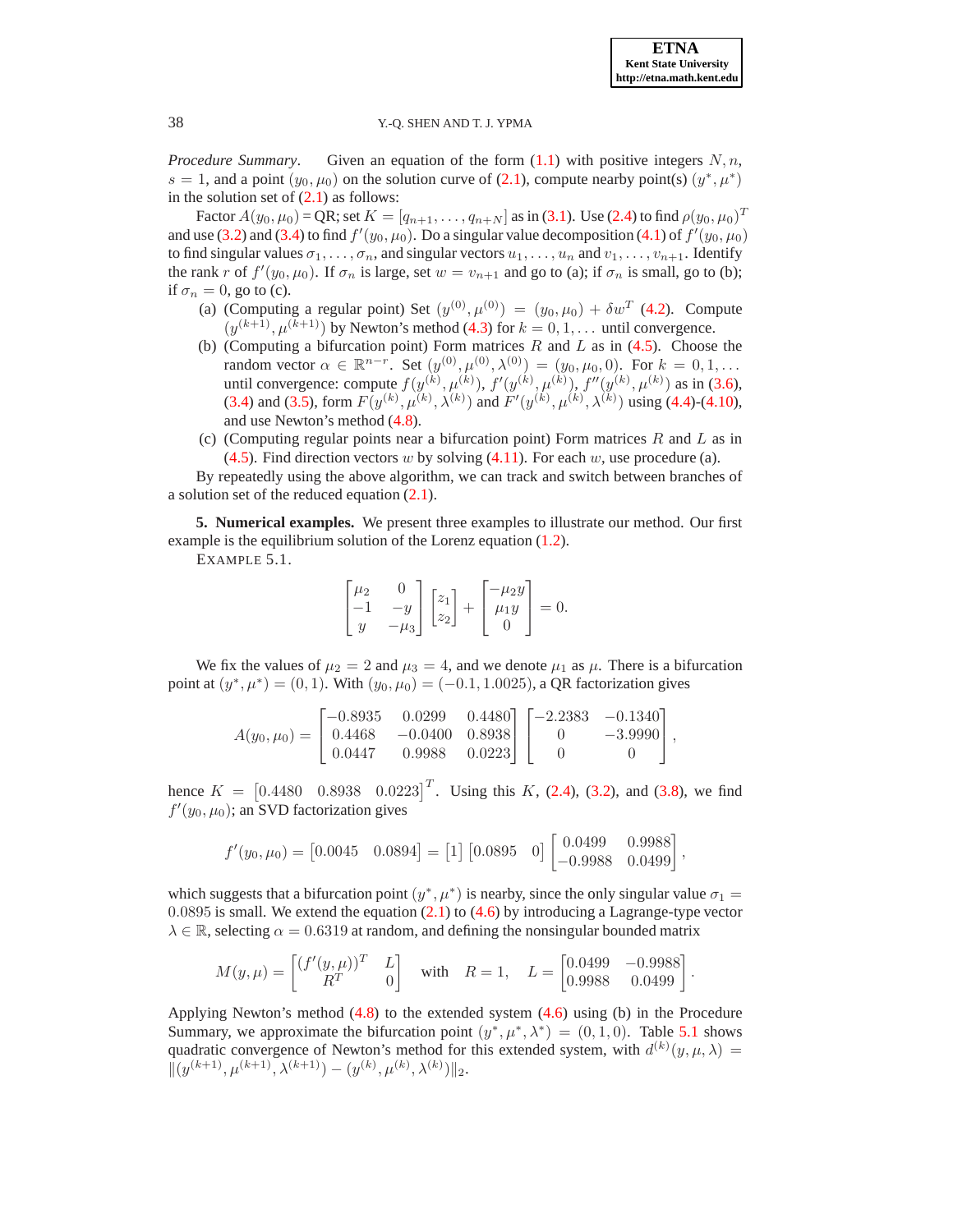<span id="page-8-0"></span>TABLE 5.1 *Newton iterations for computing a bifurcation point in Example [5.1.](#page-7-0)*

| k <sub>i</sub> | n(k)          | $\mu^{(k)}$  | $\lambda(k)$ | $d^{(k)}(y,\mu,\lambda)$ |
|----------------|---------------|--------------|--------------|--------------------------|
|                | $-1.0000e-01$ | $1.0025e+00$ | $0.0000e+00$ |                          |
|                | 1.5025e-04    | 9.9248e-01   | 4.4822e-04   | 1.0065e-01               |
|                | 1.1248e-10    | $1.0000e+00$ | 1.0112e-06   | 7.5373e-03               |
|                | 6.2814e-23    | $1.0000e+00$ | 2.8357e-18   | 1.0116e-06               |
|                | $0.0000e+00$  | $1.0000e+00$ | $0.0000e+00$ | 2.8357e-18               |

At the bifurcation point  $(y, \mu) = (0, 1)$ , the SVD gives  $\sigma_1 = 0$  and  $L = I_2$ . We find  $\beta$ by solving  $(4.11)$ :

$$
\beta^T \begin{bmatrix} 0 & -0.8944 \\ -0.8944 & 0 \end{bmatrix} \beta = 0, \quad \beta^T \beta = 1.
$$

We obtain  $\beta = [\pm 1, 0]^T$ ,  $[0, \pm 1]^T$ . Hence, the direction vectors are  $w = L\beta = I_2\beta = \beta$  at this bifurcation point. The direction  $[-1, 0]^T$  points to the solution  $(y_0, \mu_0) = (-0.1, 1.0025)$ which is on the previously computed branch. So we only need to compute solutions on the other three branches. With  $\delta = 0.1$ , we obtain three points  $(0.1, 1.0025), (0, 1.1), (0, 0.9)$  on these three branches respectively by using (c) of the Procedure Summary, as shown in Table [5.2,](#page-8-1) with

$$
d^{(k)}(y,\mu) = \|(y^{(k+1)}, \mu^{(k+1)}) - (y^{(k)}, \mu^{(k)})\|_2.
$$

<span id="page-8-1"></span>k  $y^{(k)}$   $\mu$  $\mu^{(k)}$  $\mathbf{y}^{(k)}(y,\mu)$ 0 1.0000e-01 1.0000e+00 1 1.0000e-01 1.0025e+00 2.5000e-03 2 1.0000e-01 1.0025e+00 1.6263e-18  $0 \mid 0.0000e+00 \mid 1.1000e+00$ 1 0.0000e+00 1.1000e+00 8.3267e-017  $0 \mid 0.0000e+00 \mid 9.0000e-01$ 1 0.0000e+00 9.0000e-01 2.7756e-017

TABLE 5.2 *Newton iterations for computing branch points in Example [5.1.](#page-7-0)*

<span id="page-8-2"></span>EXAMPLE 5.2. This example is [\(1.3\)](#page-0-2) with  $h = 0.1$ ,  $\gamma = 0.3$ ,  $n = 3$ ,  $N = 6$ , and  $F(u) = u^2 - u^3$ :

$$
\begin{bmatrix}\n0 \\
0 \\
1 \\
-2+0.01\mu & 1 \\
1 & \ddots & \ddots \\
& 1 & -2+0.01\mu\n\end{bmatrix}\n\begin{bmatrix}\n0.01(\mu y_1 + y_1^2 - y_1^3) \\
0.01(\mu y_2 + y_2^2 - y_2^3) \\
0.01(\mu y_3 + y_3^2 - y_3^3) \\
y_3 & 0 \\
& 0 \\
& & \vdots \\
& & 0\n\end{bmatrix} = 0,
$$

where  $z \in \mathbb{R}^6$ . There is a bifurcation point at  $(y^*, \mu^*) = (0, 0, 0, 0)$ . We begin with a point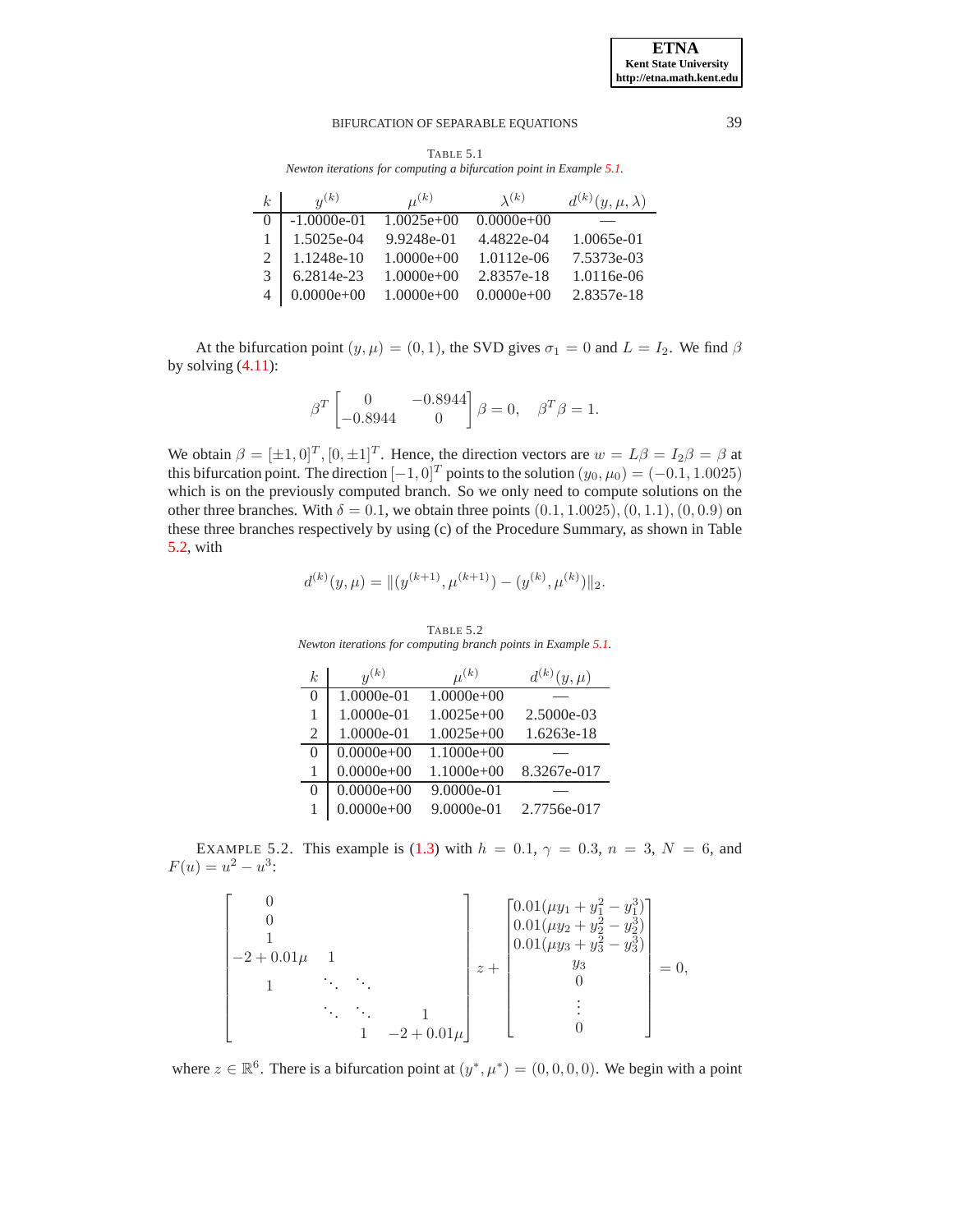$$
(y_0, \mu_0) = (0, 0, 0, -0.1)
$$
. A QR factorization of  $A(y_0, \mu_0)$  gives

$$
K^T = \begin{bmatrix} 0.523 & 0.324 & 0.468 & 0.400 & 0.333 & 0.266 & 0.199 & 0.133 & 0.066 \\ -0.805 & -0.118 & 0.345 & 0.295 & 0.246 & 0.196 & 0.147 & 0.098 & 0.049 \\ 0.282 & -0.939 & 0.118 & 0.101 & 0.084 & 0.067 & 0.050 & 0.033 & 0.017 \end{bmatrix}.
$$

With this K, [\(2.4\)](#page-2-1), [\(3.2\)](#page-3-0), and [\(3.8\)](#page-4-1) give  $f'(y_0, \mu_0)$ . An SVD decomposition gives  $\sigma_1$  = 0.5067,  $\sigma_2 = 0.0010$  and  $\sigma_3 = 0.0010$ . Since two of these singular values are much smaller than the first, the rank of  $f'(y^*, \mu^*)$  is taken to be  $r = 1$ ; that is, a bifurcation point  $(y^*, \mu^*)$  is assumed to be nearby. The SVD also gives  $L$  and  $R$  for use in [\(4.4\)](#page-5-5). We extend the equation [\(2.1\)](#page-2-2) to [\(4.6\)](#page-5-2) by introducing a Lagrange-type vector  $\lambda \in \mathbb{R}^2$ , selecting  $\alpha = [0.2722, 0.4590]^T$ at random, and defining the nonsingular bordered matrix  $M(y, \mu)$  by [\(4.4\)](#page-5-5). Applying Newton's method  $(4.8)$  to the extended system  $(4.6)$  using (b) in the Procedure Summary with  $\lambda^{(0)} = [0,0]^T$ , we approximate the bifurcation point  $(y^*, \mu^*, \lambda^*) = (0,0,0,0,0,0)$ . Ta-ble [5.3](#page-9-0) shows quadratic convergence of Newton's method for this extended system, with  $d^{(k)}(y,\mu,\lambda) = \|(y^{(k+1)},\mu^{(k+1)},\lambda^{(k)}) - (y^{(k)},\mu^{(k)},\lambda^{(k)})\|_2.$ 

<span id="page-9-0"></span>TABLE 5.3 *Newton iterations for computing a bifurcation point in Example [5.2.](#page-8-2)*

| k | $u_1^{(k)}$   | $\mu^{(k)}$   | $\lambda_1^{(k)}$ | $d^{(k)}(y,\mu,\lambda)$ |
|---|---------------|---------------|-------------------|--------------------------|
|   | $0.0000e+00$  | $-1.0000e-01$ | $0.000e+00$       |                          |
|   | $-5.6807e-18$ | 4.1633e-17    | $-8.2888e-21$     | 1.0000e-01               |
|   | 3.8519e-33    | $-1.8489e-32$ | $-1.5046e-36$     | 4.2531e-17               |
|   | $-6.8423e-49$ | 2.7369e-48    | $0.0000e+00$      | 1.9641e-32               |

At the bifurcation point  $(y_0, \mu_0) = (0, 0, 0, 0)$  the SVD gives  $\sigma_1 = 0.5071$ ,  $\sigma_2 = \sigma_3 = 0$ and

$$
L = \begin{bmatrix} 0 & 1 & 0 \\ 1 & 0 & 0 \\ 0 & 0 & 0 \\ 0 & 0 & 1 \end{bmatrix}, \quad R = \begin{bmatrix} -0.5816 & -0.1984 \\ 0.8109 & -0.0645 \\ -0.0645 & 0.9780 \end{bmatrix}.
$$

We solve for  $\beta$  from [\(4.11\)](#page-6-2) for  $i = 2, 3$ :  $\beta^T \beta = 1$  and

$$
\beta^T \begin{bmatrix} 0.0045 & 0 & 0.0022 \\ 0 & 0.0195 & 0.0097 \\ 0.0022 & 0.0097 & 0 \end{bmatrix} \beta = 0,
$$

$$
\beta^T \begin{bmatrix} 0.0195 & 0 & 0.0097 \\ 0 & -0.0045 & -0.0022 \\ 0.0097 & -0.0022 & 0 \end{bmatrix} \beta = 0.
$$

We obtain eight  $\beta$  values:

|           |              | $ \pm 0.7071]$ | $\pm 0.5774$     |  |
|-----------|--------------|----------------|------------------|--|
|           | $\pm 0.7071$ |                | $ \pm 0.5774 $ , |  |
| $ \pm 1 $ | $\mp 0.7071$ | $\pm 0.7071$   | $ \mp 0.5774 $   |  |

which with  $w = L\beta$  gives eight direction vectors w:

|  | $\lceil \pm 0.7071 \rceil$ |              | $[\pm 0.5774]$ |  |
|--|----------------------------|--------------|----------------|--|
|  |                            | $\pm 0.7071$ | $\pm 0.5774$   |  |
|  |                            |              |                |  |
|  | $\equiv 0.7071$            | $\mp 0.7071$ | $ \mp 0.5774 $ |  |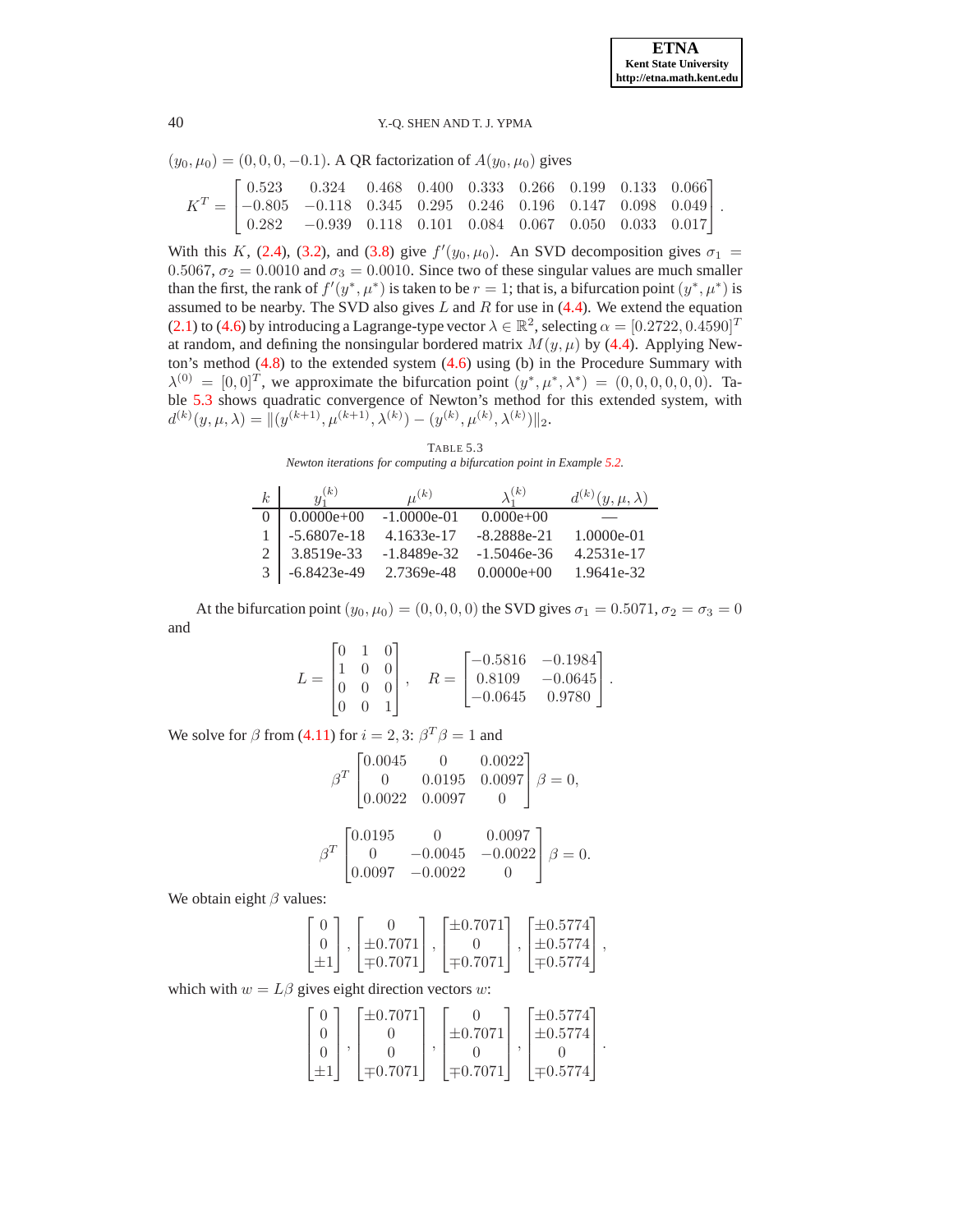Besides the known solution point on the incoming branch, we obtain seven other solutions  $(y^*, \mu^*)^T$ , each on a different branch:

|  | 0.073404    | $-0.068373$ |             |  |
|--|-------------|-------------|-------------|--|
|  |             |             | 0.073404    |  |
|  |             |             |             |  |
|  | $-0.068016$ | 0.073047    | $-0.068016$ |  |

|             | 0.058896    | $-0.056670$ |  |
|-------------|-------------|-------------|--|
| $-0.068373$ | 0.058896    | $-0.056670$ |  |
|             |             |             |  |
| 0.073047    | $-0.055427$ | 0.059881    |  |

We list in Table [5.4](#page-10-0) the Newton iterations for the last point, with

$$
d^{(k)}(y,\mu) = \|(y^{(k+1)}, \mu^{(k+1)}) - (y^{(k)}, \mu^{(k)})\|_2.
$$

<span id="page-10-0"></span>TABLE 5.4 *Newton iterations for computing branch points in Example [5.2.](#page-8-2)*

| k | $u_1^{(k)}$                                                       | $y_2^{(k)}$                              | $y_3^{(k)}$ | $\mu^{(k)}$           | $d^{(k)}(y,\mu)$ |
|---|-------------------------------------------------------------------|------------------------------------------|-------------|-----------------------|------------------|
|   |                                                                   | $-5.7740e-02$ $-5.7740e-02$ $0.0000e+00$ |             | 5.7740e-02            |                  |
|   |                                                                   | $-5.6689e-02$ $-5.6689e-02$ $0.0000e+00$ |             | 5.9841e-02 2.5735e-03 |                  |
|   | $2 \mid -5.6670e-02 \quad -5.6670e-02 \quad -1.7241e-23$          |                                          |             | 5.9881e-02 4.8580e-05 |                  |
|   | $-5.6670e-02 -5.6670e-02$                                         |                                          | -4.9661e-30 | 5.9881e-02 1.7311e-08 |                  |
|   | 4   -5.6670e-02  -5.6670e-02  -5.9353e-34  5.9881e-02  2.1932e-15 |                                          |             |                       |                  |

<span id="page-10-1"></span>EXAMPLE 5.3. We apply our method to a single species problem from mathematical biology. Suppose the species grows exponentially with time and disperses by diffusion across a thin region, which we treat as an open interval. At the right end of this interval the species exhibits logistic growth with rate-dependent carrying capacity and migration. This gives rise to a parameterized linear parabolic equation with nonlinear boundary conditions. Let  $u(t, x)$ denote the population of the species, and let the population at the right end point of the interval be  $v(t)$ . We have the following equations:

$$
u_t = \mu u + u_{xx}, \quad x \in (0, 1) \quad \text{with} \quad u(t, 0) = 0, \quad u(t, 1) = v(t) \quad \text{and}
$$

$$
v_t = \mu v [1 - (\beta/\mu)v] + u(t, 1 - \epsilon) + (-2 + \mu \epsilon^2)v - c
$$

for some small  $\epsilon > 0$ , where the parameter  $\mu$  and the constants  $\beta$ , c are all positive.

Now consider the state solutions of the differential equations. Discretize  $u$  in  $x$  using  $h = 1/(N + 1), u_{xx}(x) \approx (u(x + h) + u(x - h) - 2u(x))/h^2$ . Denoting

$$
z = [u(h), u(2h), ..., u(Nh)]^T
$$
,  $y = v$ 

and choosing  $\epsilon = h$ , we obtain the state solutions z, y in the form of [\(1.1\)](#page-0-0) with  $n = 1$ :

$$
A(y, \mu)z + b(y, \mu) = 0,
$$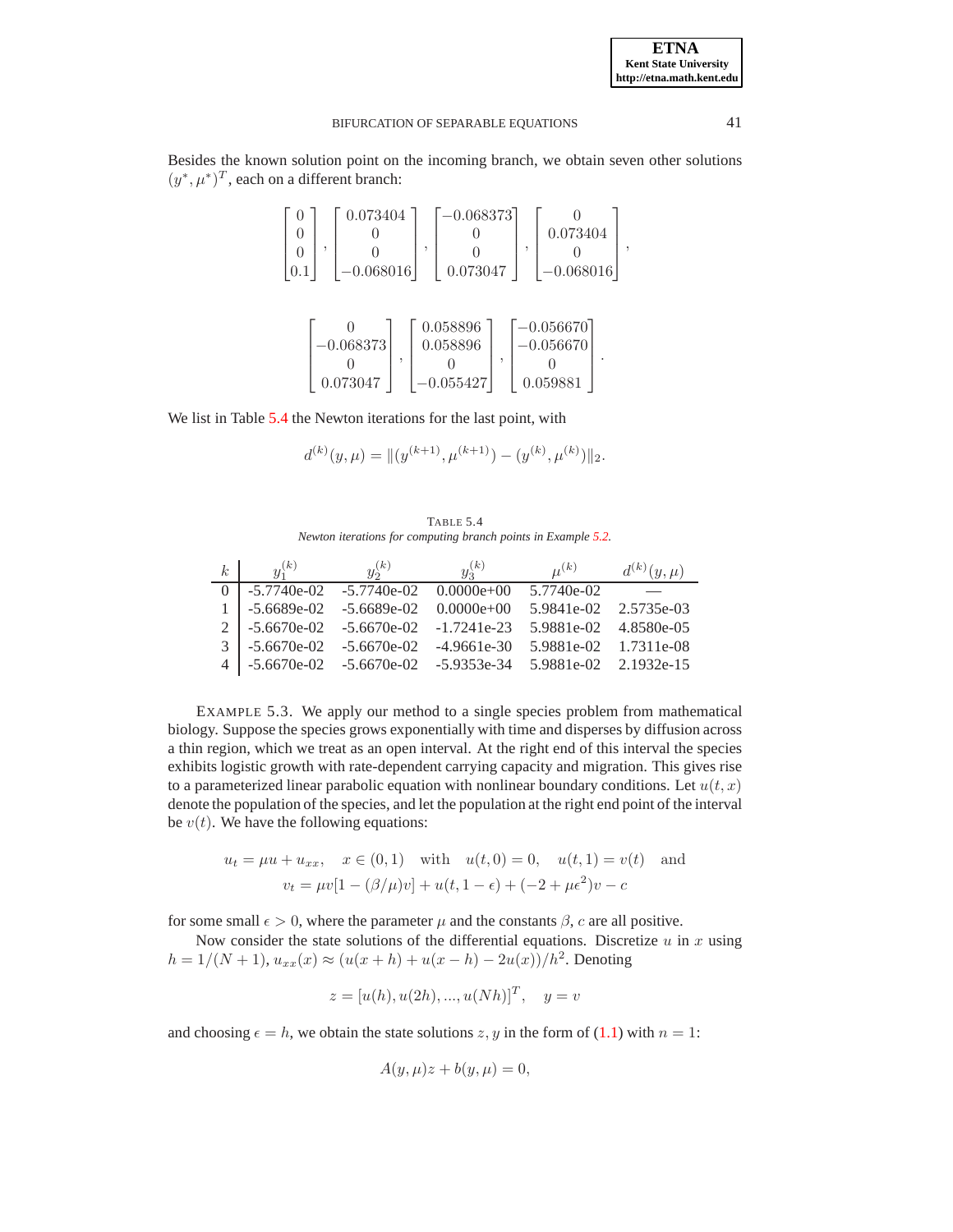where

$$
A(y,\mu) \equiv \begin{bmatrix} -2 + h^2 \mu & 1 & & \\ 1 & -2 + h^2 \mu & \ddots & \\ & \ddots & \ddots & 1 \\ & & 1 & -2 + h^2 \mu \\ 0 & \dots & 0 & 1 \end{bmatrix}_{(N+1)\times N}
$$

and

$$
b(y,\mu) \equiv \begin{bmatrix} ye_N \\ (-2+h^2\mu)y + \mu y - \beta y^2 - c \end{bmatrix},
$$

with  $e_N$  the Nth standard basis element in  $\mathbb{R}^N$ .

For certain values of the constants  $\beta$ , c, there is a turning point on the solution curve. To illustrate this numerically, we choose  $h = 0.1$ , so  $N = 9$ , and we set  $\beta = 0.2$ ,  $c =$ 82.0409593298. Table [5.5](#page-11-9) lists eight successive regular points for  $(y, \mu)$  along this curve, computed using [\(4.2\)](#page-5-3)–[\(4.3\)](#page-5-0) repeatedly. The only singular value  $\sigma_1$  of the derivative  $f'(y,\mu)$ of the reduced function at each point has the value  $\sigma_1(y^{(k)}) > 3$ . Our method traverses the turning point without difficulty, treating it as any regular point. The turning point, which is near  $(y^{(4)}, \mu^{(4)})$ , can be located exactly using the methods of [\[32\]](#page-12-12).

<span id="page-11-9"></span>TABLE 5.5 *Branch of regular points passing through a turning point in Example [5.3.](#page-10-1)*

| $k_{\cdot}$ | n(k)                                     | $U^{(k)}$ | $k_{\perp}$ | $u^{(k)}$                                                                  | $U^{(k)}$ |
|-------------|------------------------------------------|-----------|-------------|----------------------------------------------------------------------------|-----------|
|             |                                          |           |             | $1.725427e+01$ $8.162099e+00$ $\overline{5}$ $2.125353e+01$ $8.106957e+00$ |           |
|             | 2   $1.825369e+01$ $8.127131e+00$        |           |             | $6 \mid 2.225342e+01 \quad 8.122532e+00$                                   |           |
|             | $3 \mid 1.925353e+01 \quad 8.107532e+00$ |           |             | 7 2.325313e+01 8.146625e+00                                                |           |
|             |                                          |           |             | $4$   2.025353e+01 8.101405e+00   8   2.425265e+01 8.177871e+00            |           |

#### REFERENCES

- <span id="page-11-6"></span>[1] W.-J. BEYN, *Numerical methods for dynamical systems*, in Advances in Numerical Analysis, Vol. 1: Nonlinear Partial Differential Equations and Dynamical Systems, W. Light, ed., Clarendon Press, Oxford, 1991, pp. 175–236.
- <span id="page-11-3"></span>[2] S.-N. CHOW AND J. HALE, *Methods of Bifurcation Theory*, vol. 251 of Grundlehren der Math. Wiss., Springer, New York, 1982.
- <span id="page-11-4"></span>[3] S.-N. CHOW, C. LI, AND D. WANG, *Normal Forms and Bifurcation of Planar Vector Fields*, Cambridge University Press, Cambridge, 1994.
- <span id="page-11-7"></span>[4] S.-N. CHOW, J. MALLET-PARET, AND J. A. YORKE, *Finding zeros of maps: homotopy methods that are constructive with probability one*, Math. Comp., 32 (1978), pp. 887–899.
- <span id="page-11-8"></span>[5] , *A homotopy method for locating zeros of a system of polynomials*, in Functional Differential Equations and Approximation of Fixed Points, H.-O. Peitgen and H. O. Walther, eds., vol. 730 of Lecture Notes in Mathematics, Springer, New York, 1979, pp. 77–88.
- <span id="page-11-0"></span>[6] S.-N. CHOW AND Y.-Q. SHEN, *Bifurcations via singular value decompositions*, Appl. Math. Comp., 28 (1988), pp. 231–245.
- <span id="page-11-5"></span>[7] J. E. DENNIS, JR. AND R. B. SCHNABEL, *Numerical Methods for Unconstrained Optimization and Nonlinear Equations*, SIAM, Philadelphia, 1996.
- <span id="page-11-1"></span>[8] A. DHOOGE, W. GOVAERTS, AND Y. A. KUZNETSOV, *MATCONT: a MATLAB package for numerical bifurcation analysis of ODEs*, ACM Trans. Math. Software, 29 (2003), pp. 141–164.
- <span id="page-11-2"></span>[9] A. DHOOGE, W. GOVAERTS, Y. A. KUZNETSOV, H. G. E. MEIJER, AND B. SAUTOIS, *New features of the software MatCont for bifurcation analysis of dynamical systems*, Math. Comput. Model. Dyn. Syst., 14 (2008), pp. 147–175.